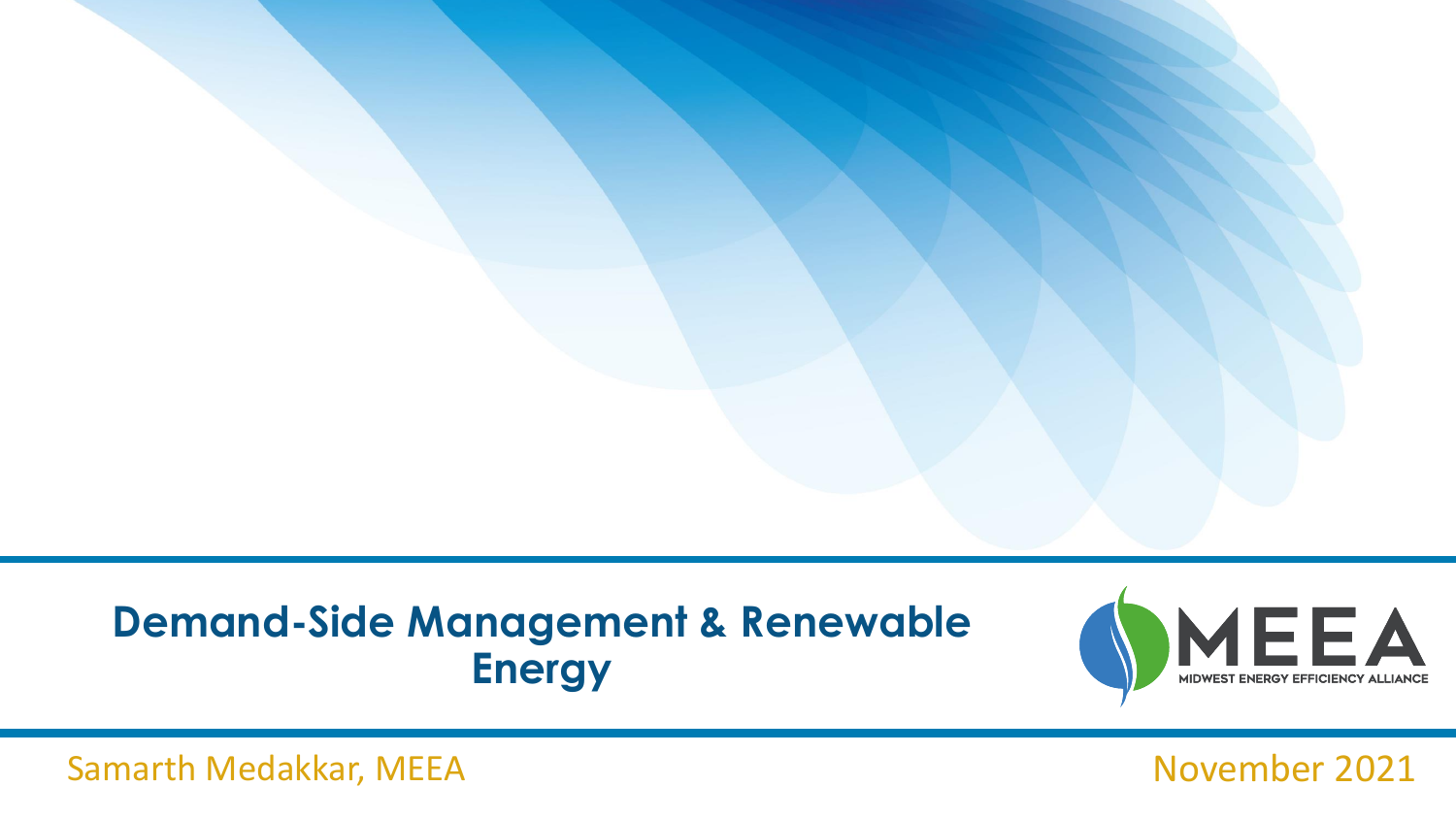### *MEEA* **Midwest Energy Efficiency Alliance**

At MEEA, we leverage our unique position as the **Midwest's trusted resource on energy efficiency policy and programs** to help identify, understand, and implement cost-effective strategies that provide economic and environmental benefits.



MEEA is a non-profit membership organization with 160+ members, including:



Electric & gas utilities



State & local governments



Academic & Research institutions

Energy service companies & contractors

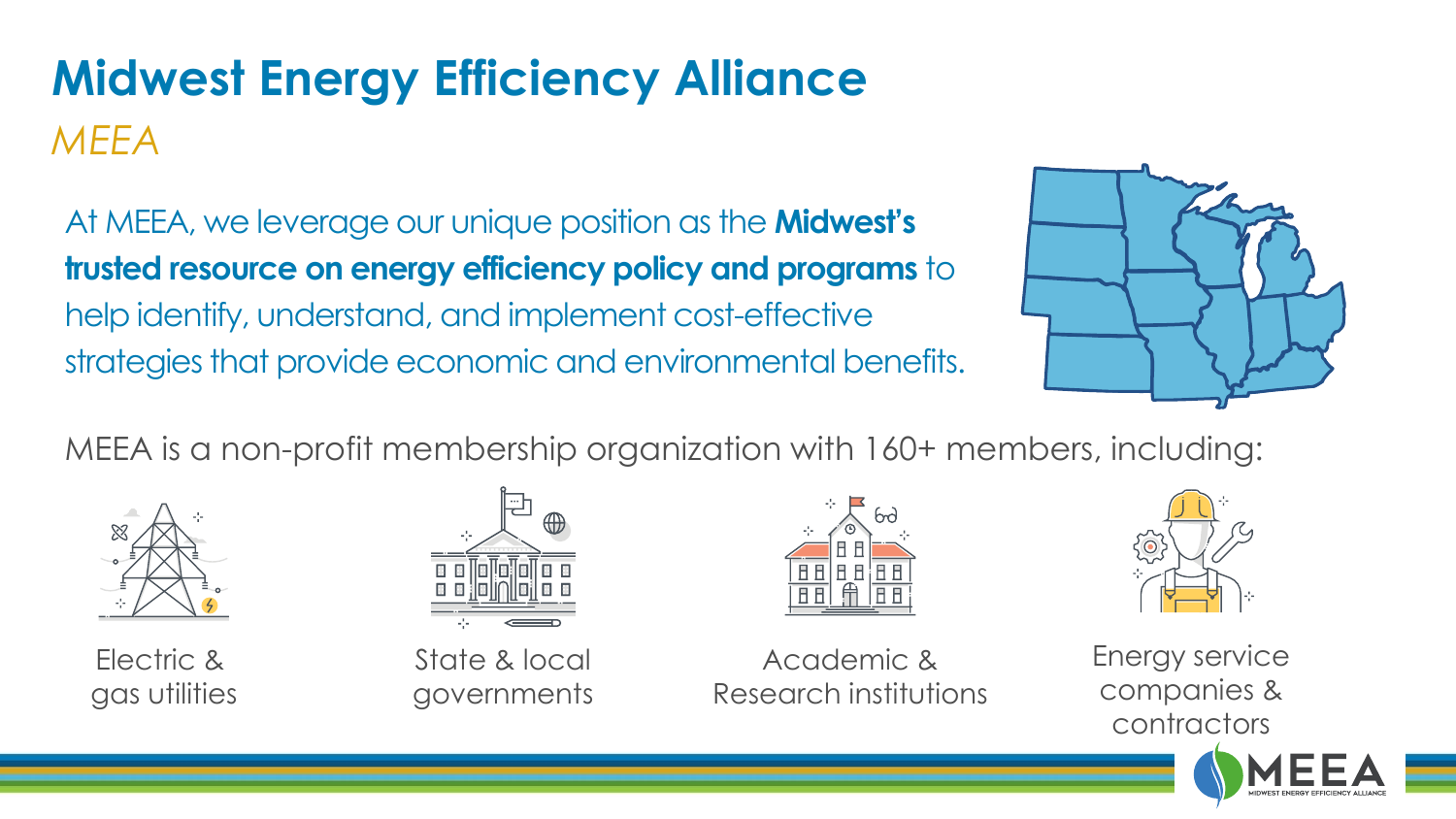## MEEA's Role



### Resource

- Analysis
- Policy updates
- Messaging tools
- Expertise



### Convenor/ **Facilitator**

- Workshops
- Education
- Stakeholder engagement



### **Connector**

• Networking • Policymaker outreach



### **Collaborator**

- Program partner
- Research projects
- Strategic planning

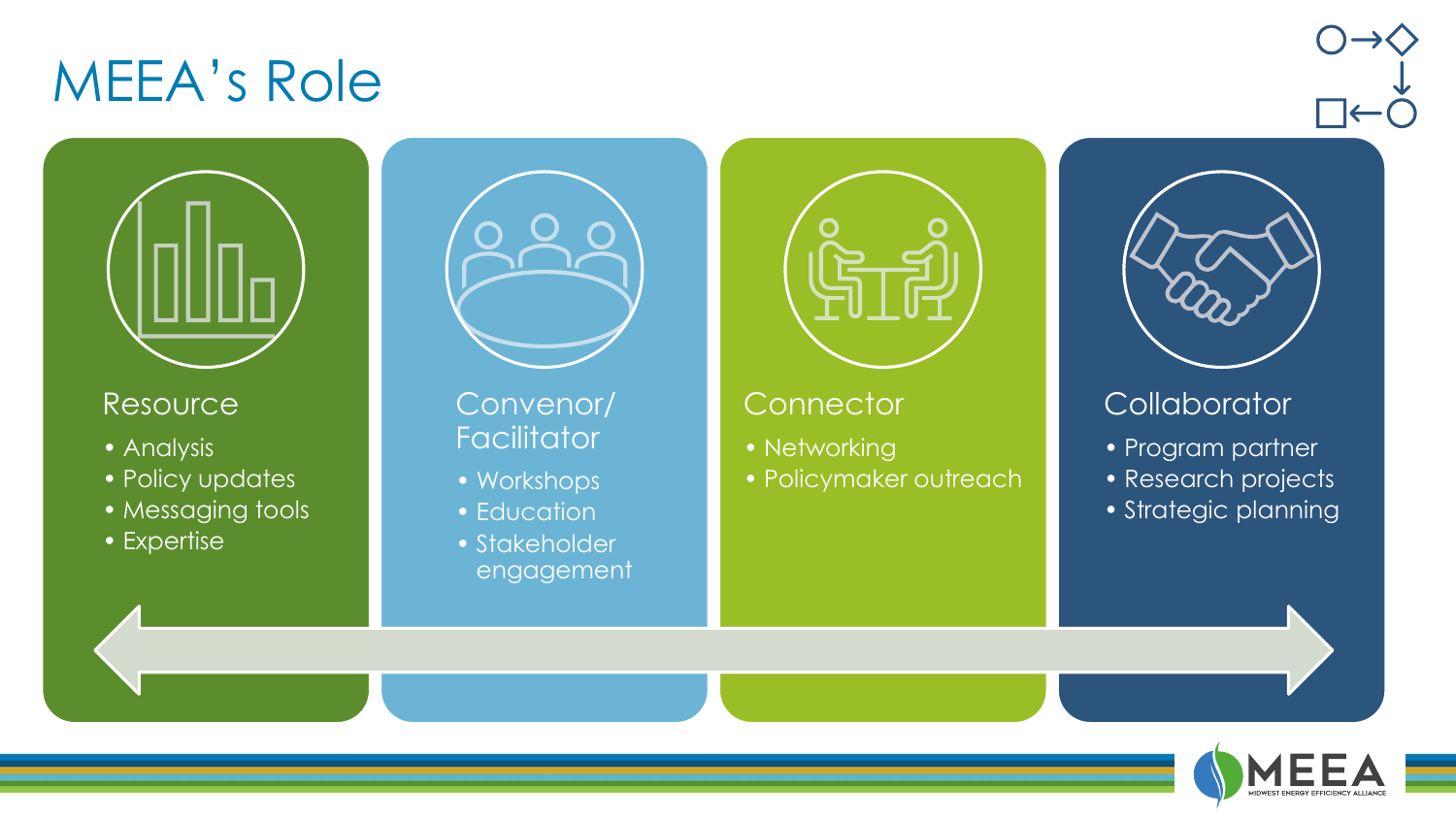# Purpose & Agenda

### **Purpose**

• To discuss synergies, considerations, and opportunities critical to advancing renewable energy and energy storage solutions through energy efficiency and demand response

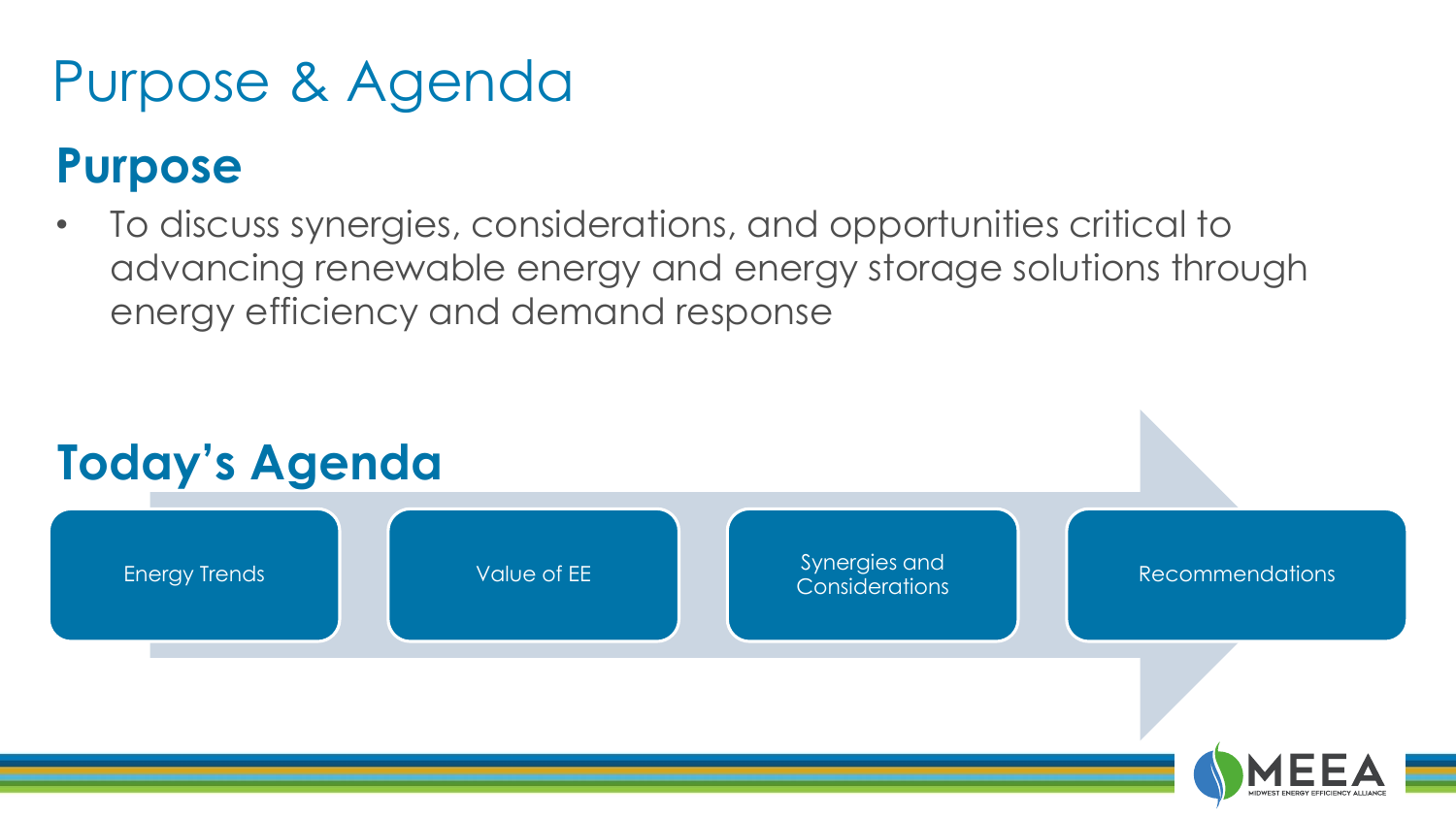### Iowa

*Renewable Energy, Storage, Transportation*

- First state to adopt a renewable portfolio standard (1983)
- In 2020, **wind comprised 57% of Iowa's electricity** (heavy curtailment) (EIA)
- Potential for battery storage: Between **1 and 2+ GW (90% front of the meter)** (Synapse)
- Iowa is the nation's largest fuel ethanol & biodiesel producer

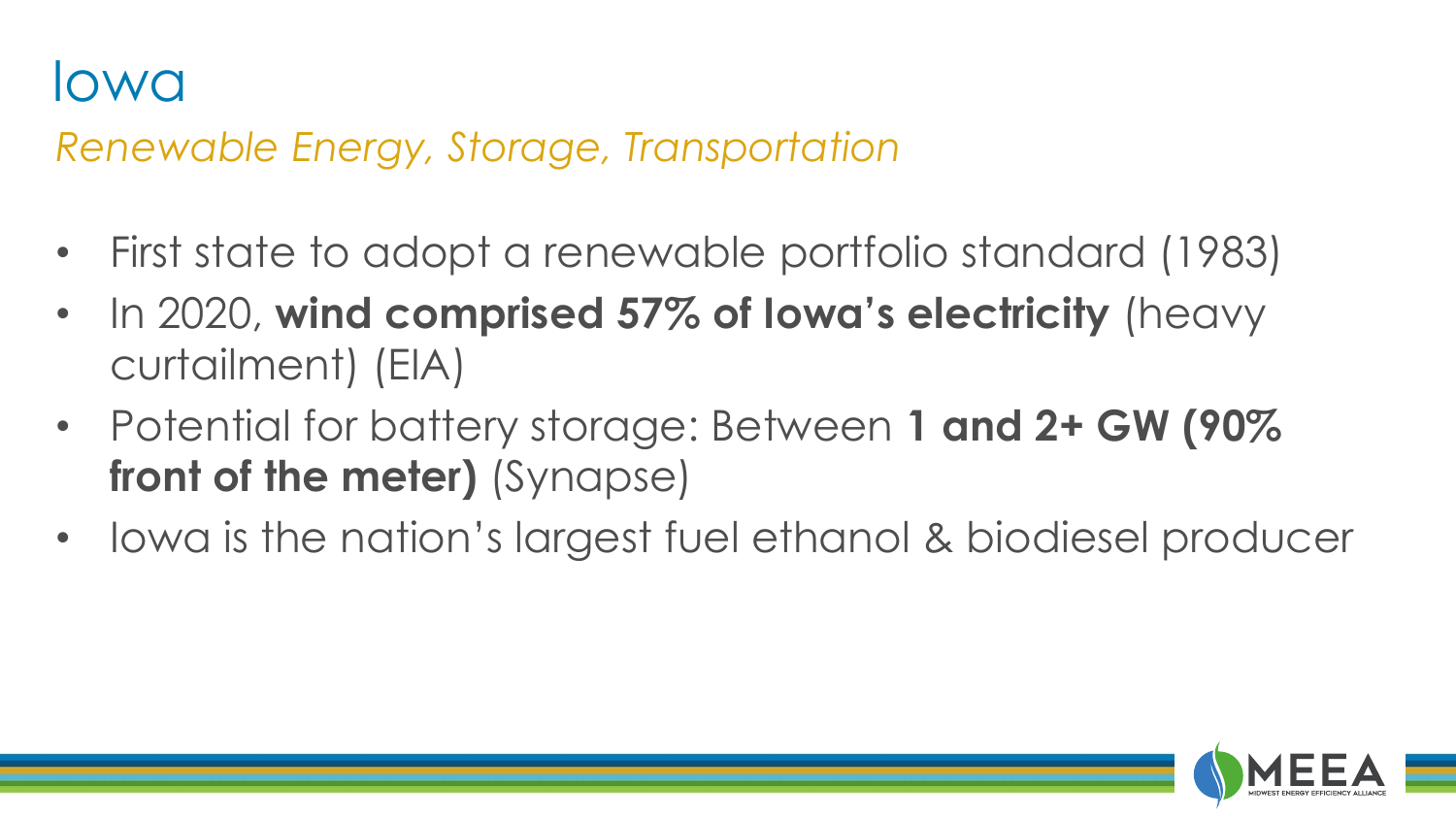## *Iowa net generation percentages by fuel type* Current Electric Generation



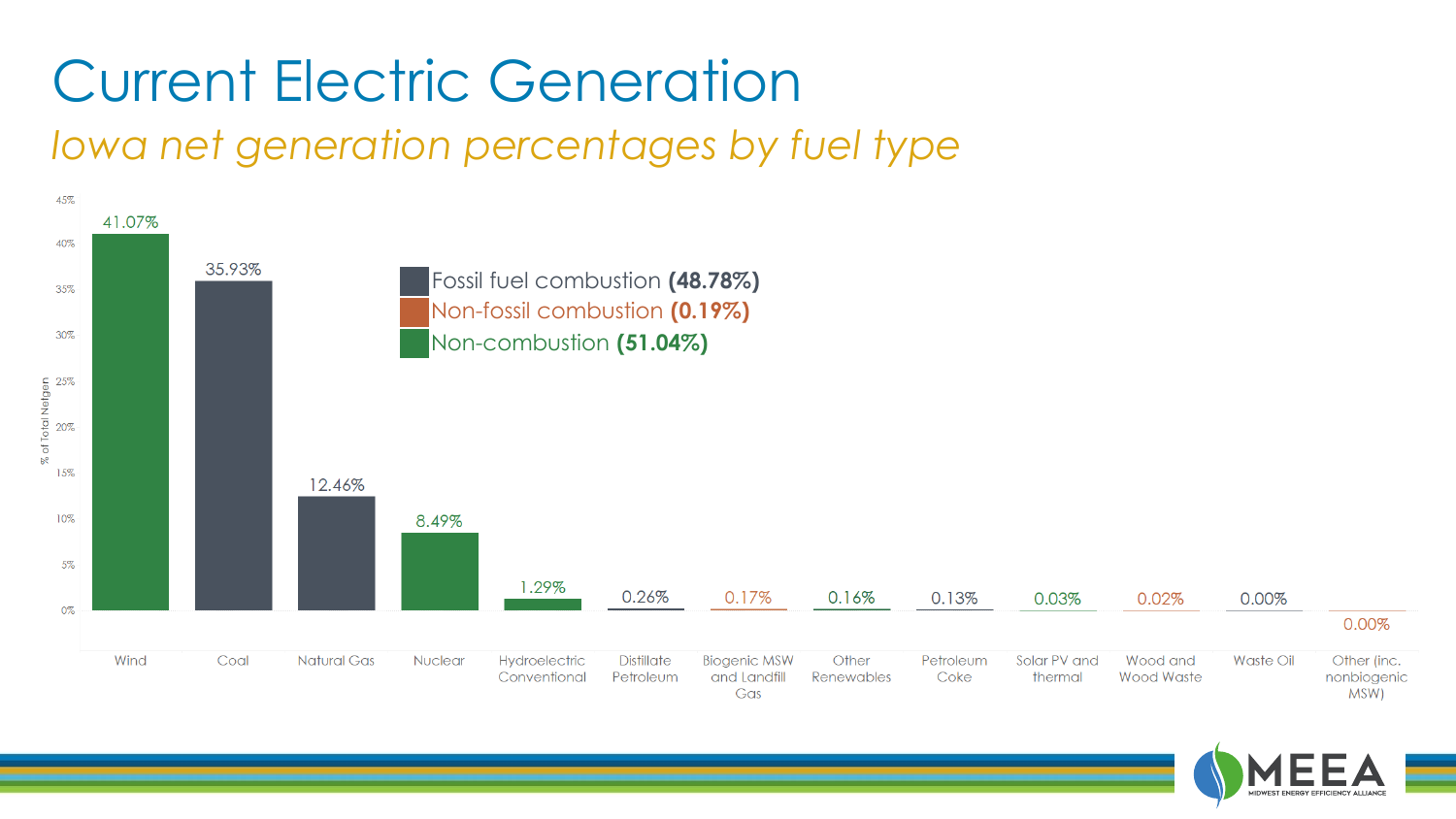### *Iowa's Industrial sector customers* Industrial customer counts & utility ownership

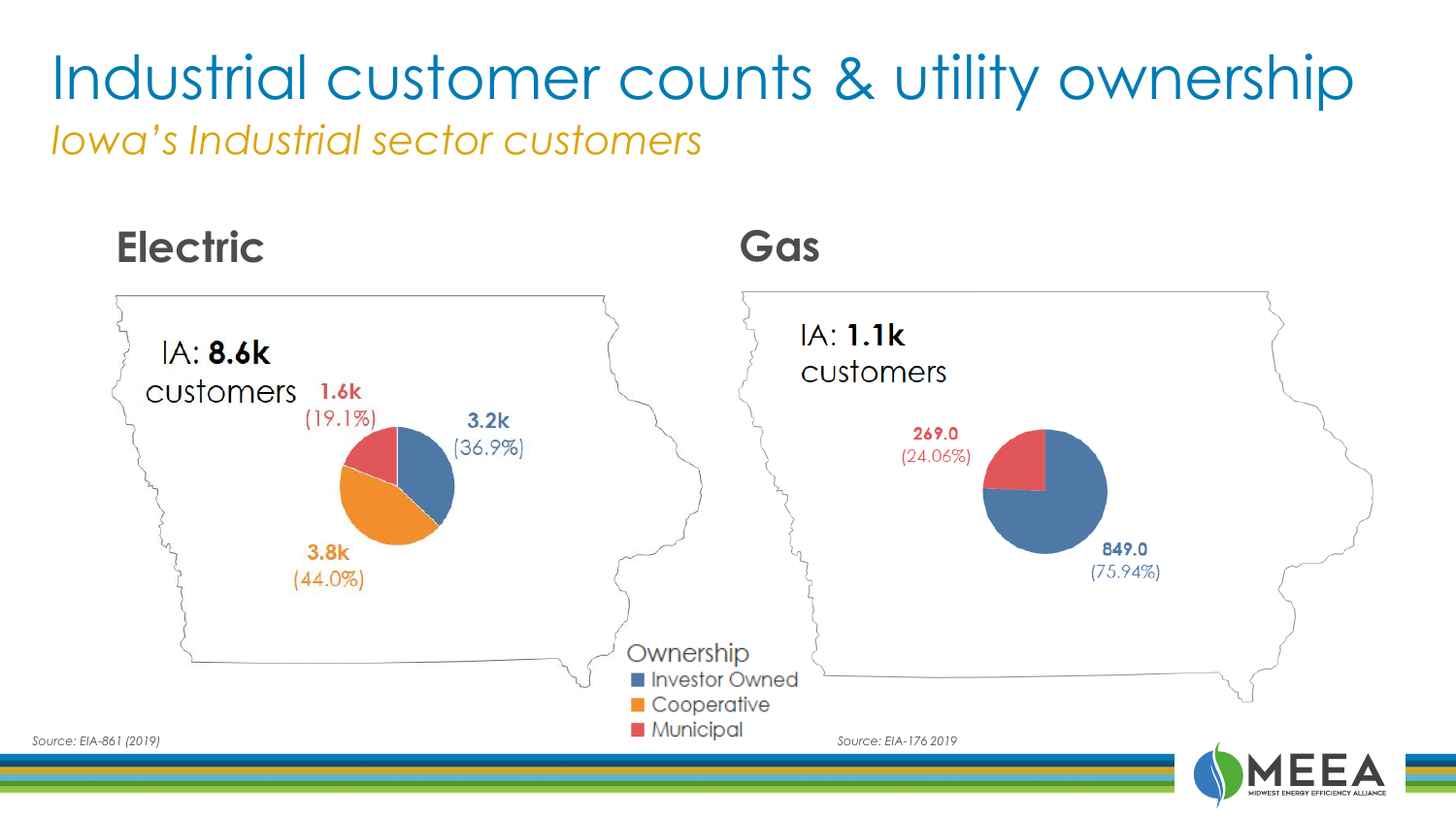## The Midwest's Top 5 Energy Use Industrial Subsectors

*Food, Chemicals & Primary Metals are the top 3 for both electricity and gas*

| <b>Electricity</b>   |                                        | <b>Trillion Btu</b>              |  | Gas                  |                                       | <b>Trillion Btu</b>          |
|----------------------|----------------------------------------|----------------------------------|--|----------------------|---------------------------------------|------------------------------|
| <b>NAICS</b><br>Code | Subsector and<br>Industry              | Fuel - Net<br><b>Electricity</b> |  | <b>NAICS</b><br>Code | Subsector and<br>Industry             | Fuel -<br><b>Natural Gas</b> |
| 331                  | <b>Primary Metals</b>                  | 142                              |  | 325                  | <b>Chemicals</b>                      | 559                          |
| 325                  | <b>Chemicals</b>                       | 131                              |  | 331                  | <b>Primary Metals</b>                 | 334                          |
| 311                  | <b>Food</b>                            | 113                              |  | 311                  | <b>Food</b>                           | 304                          |
| 336                  | Transportation<br>Equipment            | 85                               |  | 324                  | Petroleum and<br><b>Coal Products</b> | 136                          |
| 326                  | Plastics and<br><b>Rubber Products</b> | 74                               |  | 322                  | Paper                                 | 110                          |

| GOS                  |                                       | <b>Trillion Btu</b>            |
|----------------------|---------------------------------------|--------------------------------|
| <b>NAICS</b><br>Code | Subsector and<br>Industry             | $Fuel -$<br><b>Natural Gas</b> |
| 325                  | <b>Chemicals</b>                      | 559                            |
| 331                  | <b>Primary Metals</b>                 | 334                            |
| 311                  | <b>Food</b>                           | 304                            |
| 324                  | Petroleum and<br><b>Coal Products</b> | 136                            |
| 322                  | Paper                                 | 110                            |



*source: EIA MECS 2018 Table 3.2*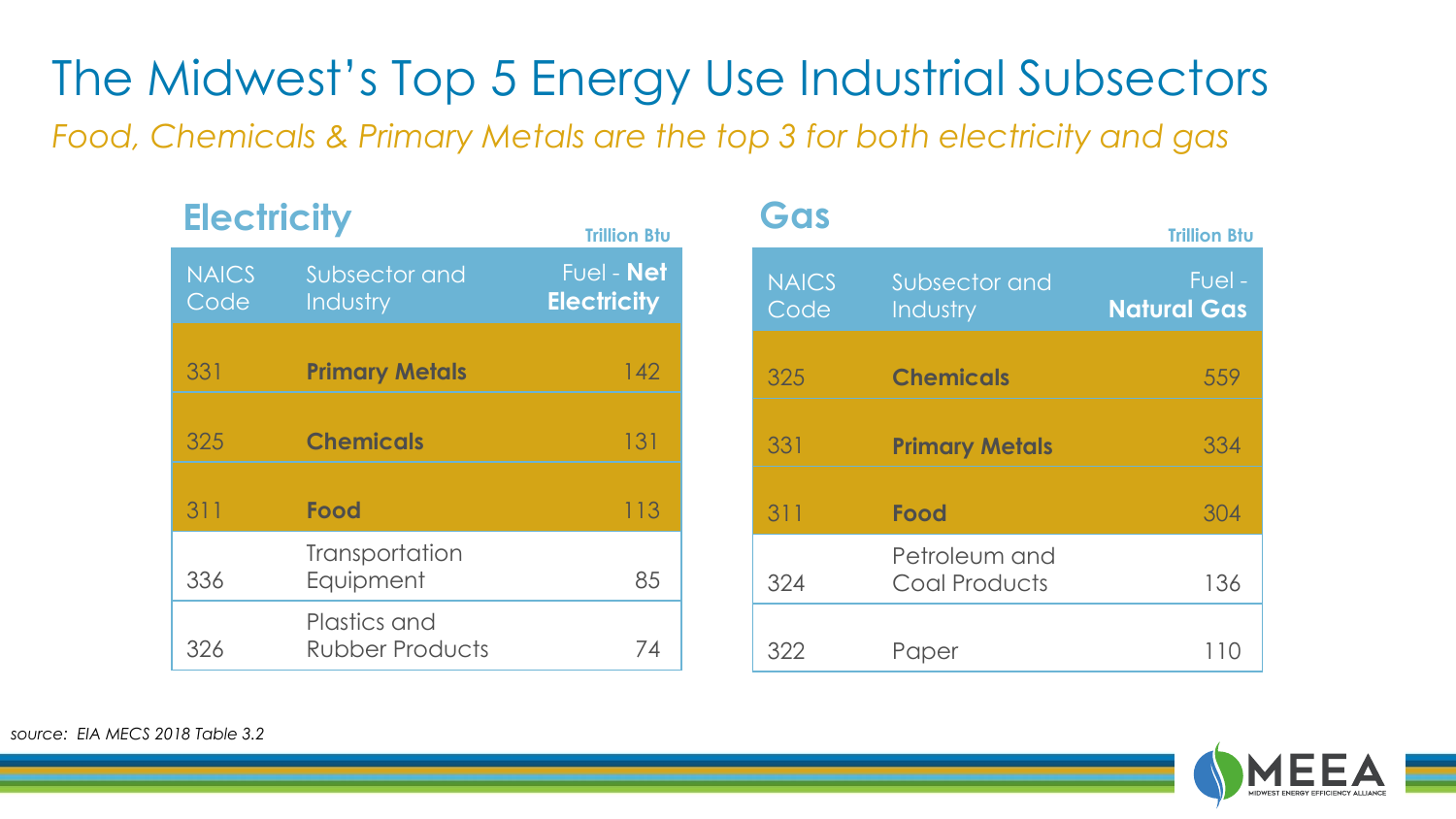# Industrial Subsectors in Iowa

*Iowa consistent with the region's most energy intensive industries*



#### Top 10 Iowa Manufacturing Sectors, in Millions of Dollars, 2017

- Food and chemical products are in the top 3 for both the region's energy use and Iowa's manufacturing GDP
- Iowa is  $5<sup>th</sup>$  in the nation for energy use per capita due to industry



*source: National Association of Manufacturers (nam.org)*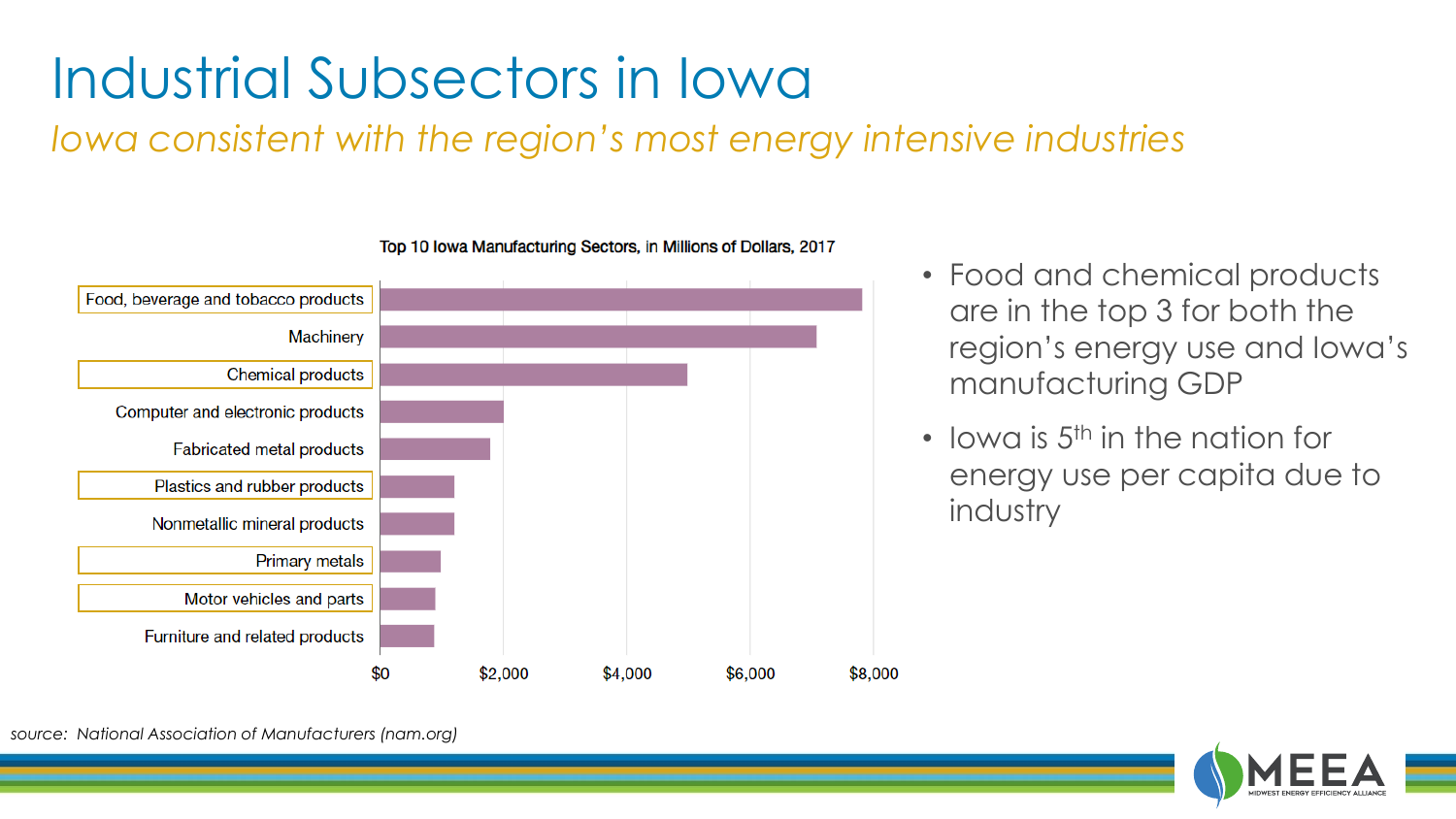# Energy Trends

*Energy infrastructure and generation planning and investment*

- Energy efficiency programs
- Integrated resource planning
	- Solar and wind account for 70% of new electricity generating capacity in 2021
- Distribution system planning
- State energy planning
- State, local, and utility decarbonization policies and resilience planning
- Electrification of buildings and vehicles

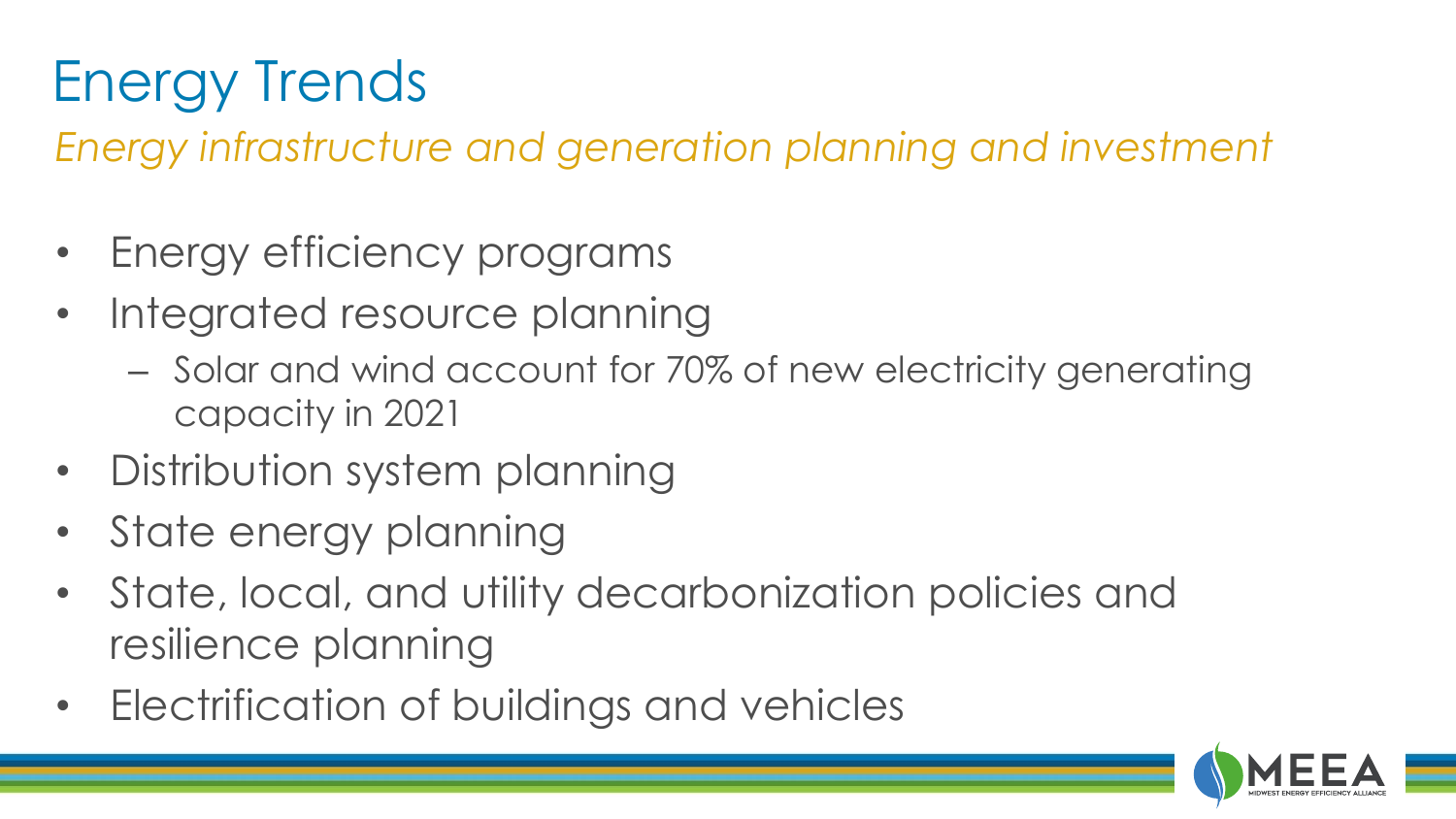# States with **Emission Reduction Goals**

*Four Midwest states have statewide decarbonization goals that meet or exceed Paris Accord standards*



**State Climate Action Plan & Decarbonization Goal State Climate Action Plan No state climate or decarbonization goals Local climate goals**

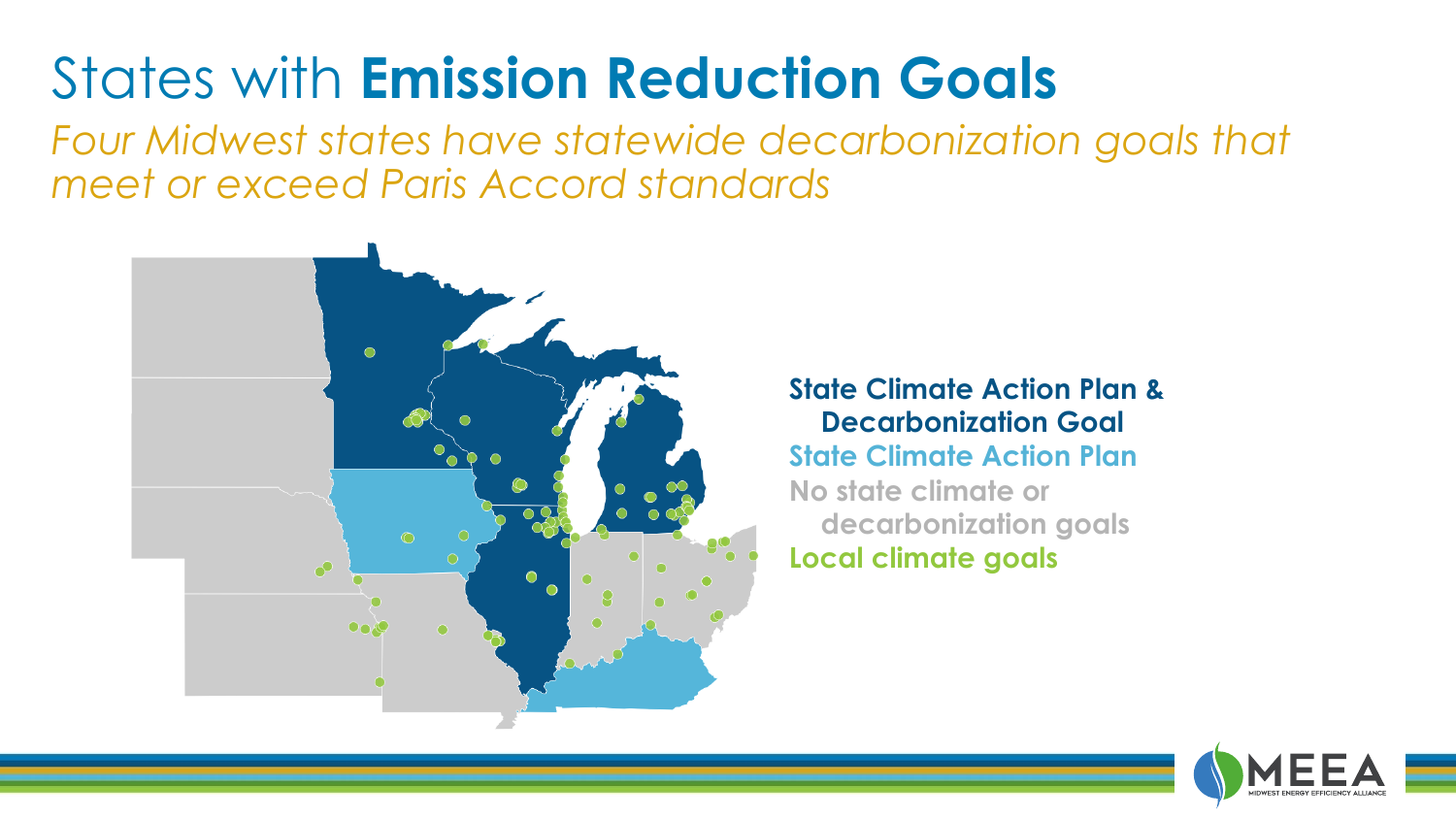*The Midwest is going to need ambitious PLANS* Ambitious Decarbonization Goals



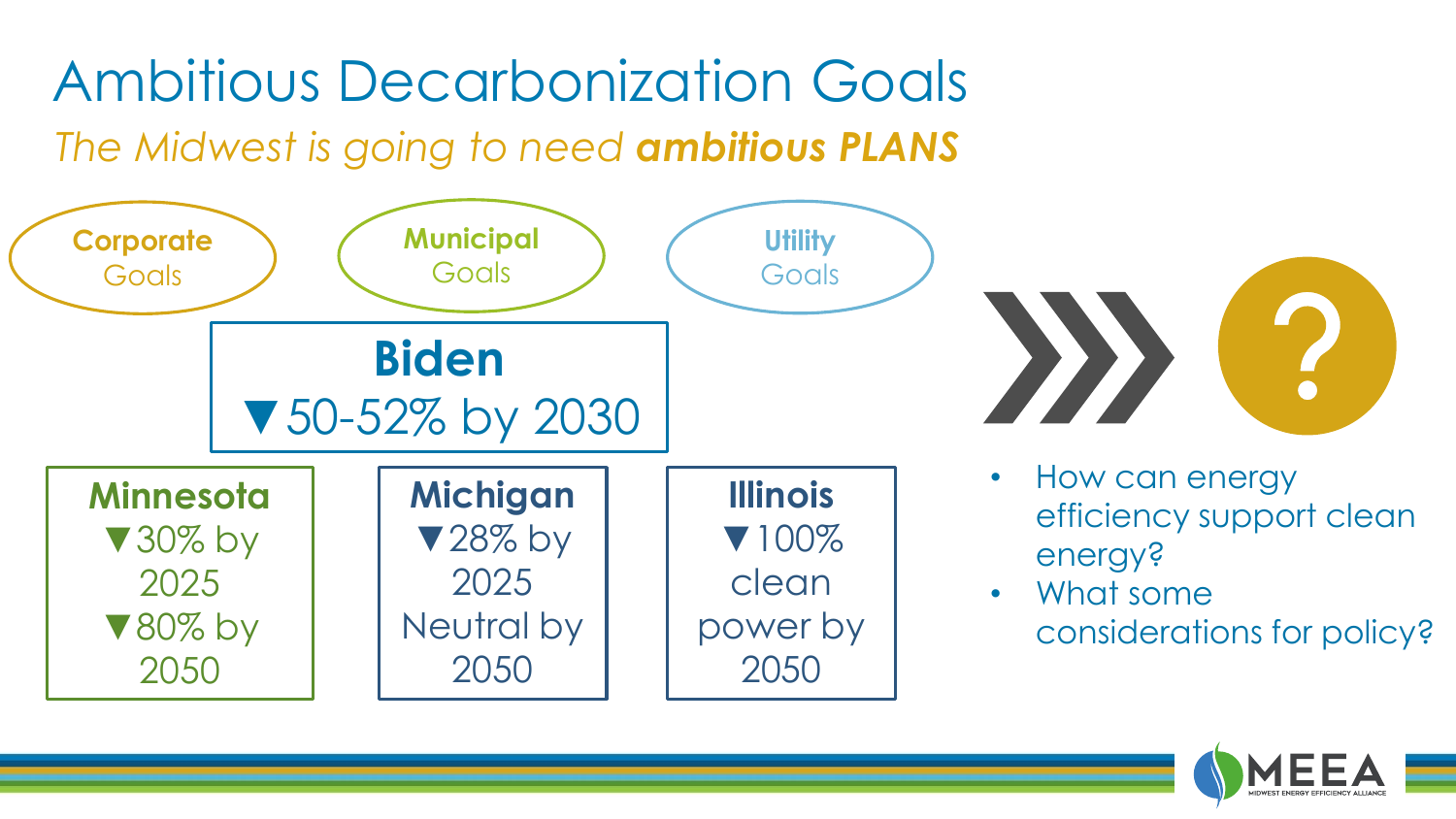# Benefits of Energy Efficiency

*System-wide value in an increasingly renewable landscape*

- Right-sizes the grid
	- Avoided costs of generation, transmission and distribution
- Flexible load strategy
	- Supports renewable energy meeting demand (matching)
- Better use of energy
	- Enables optimization of resources, including renewable energy

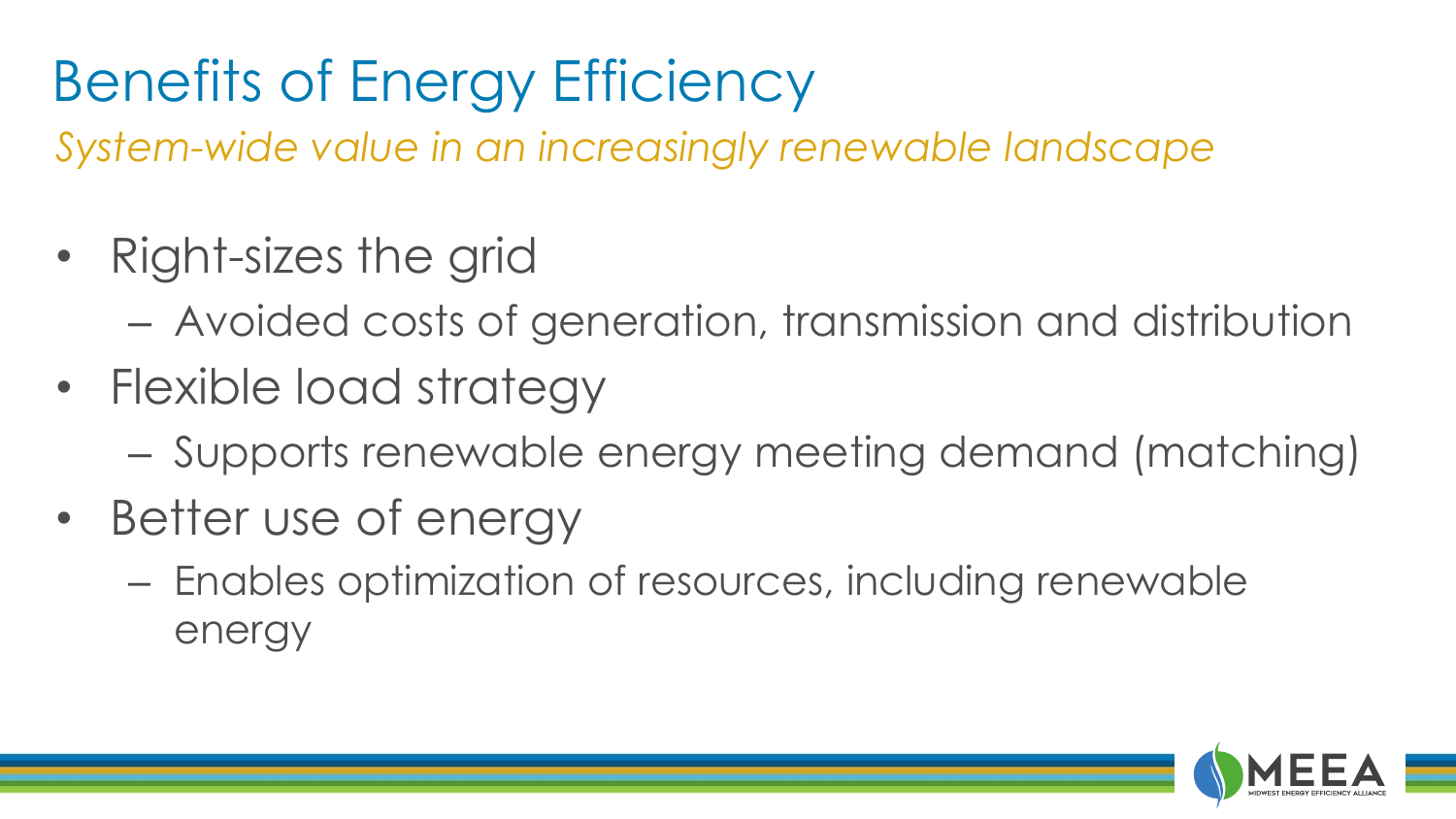## *Non-wires solutions provide a flexible strategy* Avoiding T&D Upgrades



| Combining multiple strategies - Non-Wires Solutions |
|-----------------------------------------------------|
| Voltage optimization                                |
| <b>Microgrids</b>                                   |
| <b>CHP</b>                                          |
| <b>Customer-sited DERs</b>                          |
| <b>Essential core - Energy Efficiency</b>           |
|                                                     |
|                                                     |

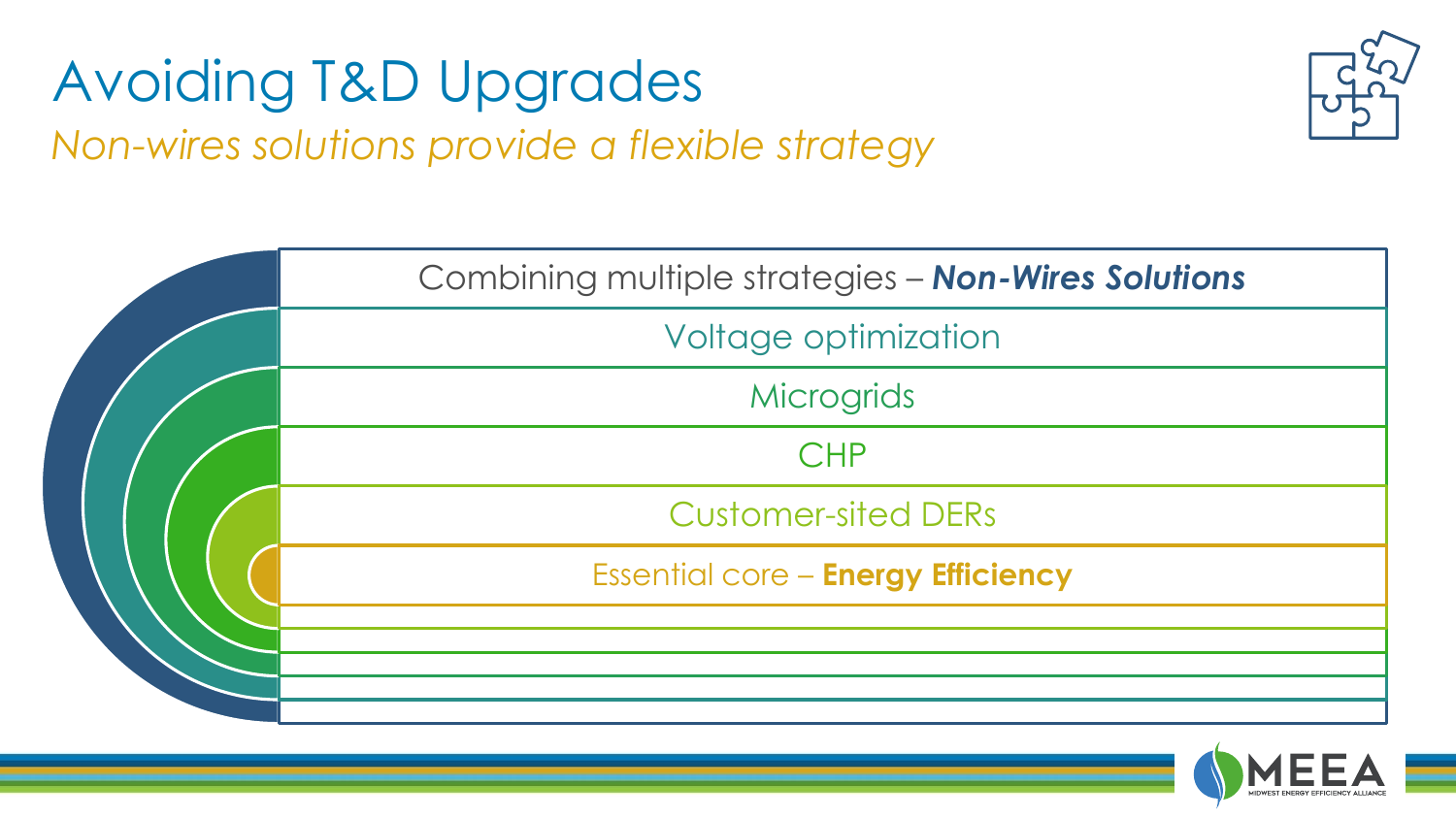## *Synergies and considerations* Energy Efficiency and Renewable Energy

- International Renewable Energy Agency
	- Combining implementation of RE and EE could lead to a 21% reduction in growth of total primary energy supply by 2030 and 54% higher RE share in power sector (compared to BAU)
	- Reduced energy use intensity of economy (50-75% attributable to energy efficiency)

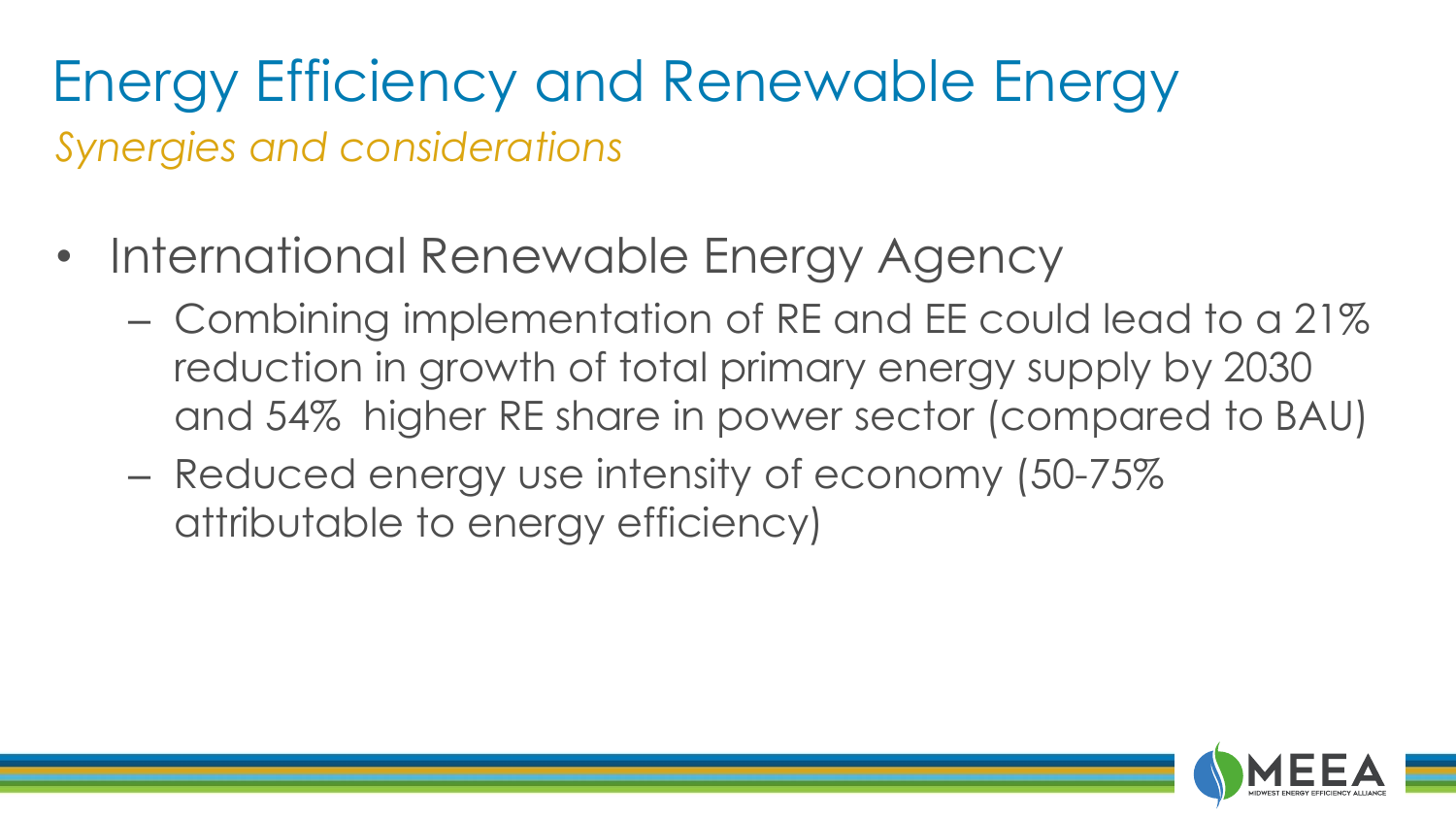# Renewable Energy Duck Curve

### *Variable RE's Impacts on Energy Prices for Weekdays in SPP*



- Potential over-generation, need to ramp-up
- Greater renewable penetration = shifting load
- Need to study impacts of RE's impacts on value of EE measures
	- Space heating/cooling
	- Example: air conditioners at nigh
- Bi-directional charging for storage and electric vehicles



*source: Lawrence Berkeley National Laboratory (2018)*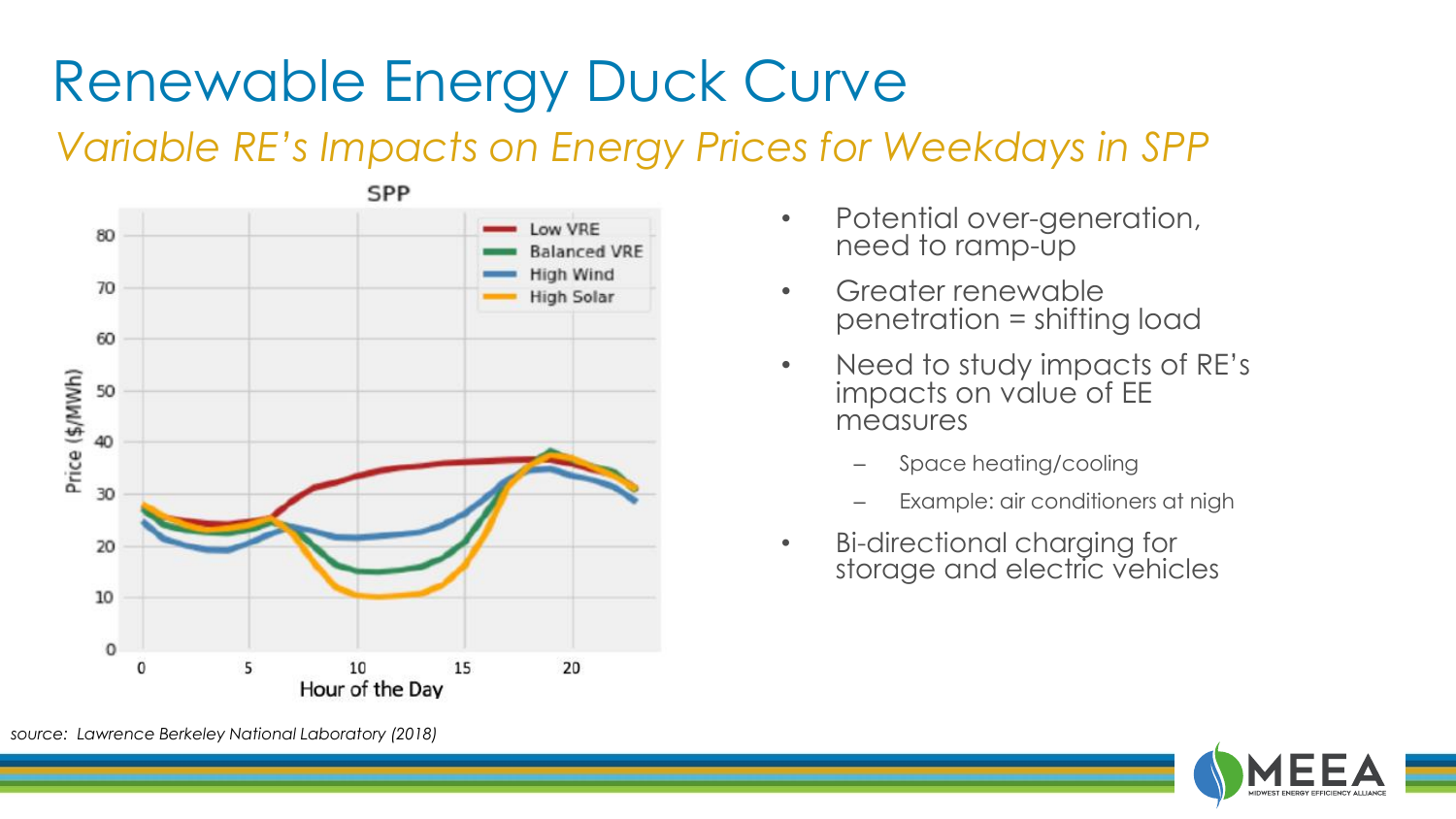### *Building-level interactions* Energy Efficiency and Demand Response



Figure 2: Illustrating Changes in Technical Potential & Capability Available for Demand Response Source: Satchwell et. al. (2020)-Lawrence Berkeley National Laboratory, A Conceptual Framework to Describe Energy Efficiency and Demand Response Interactions

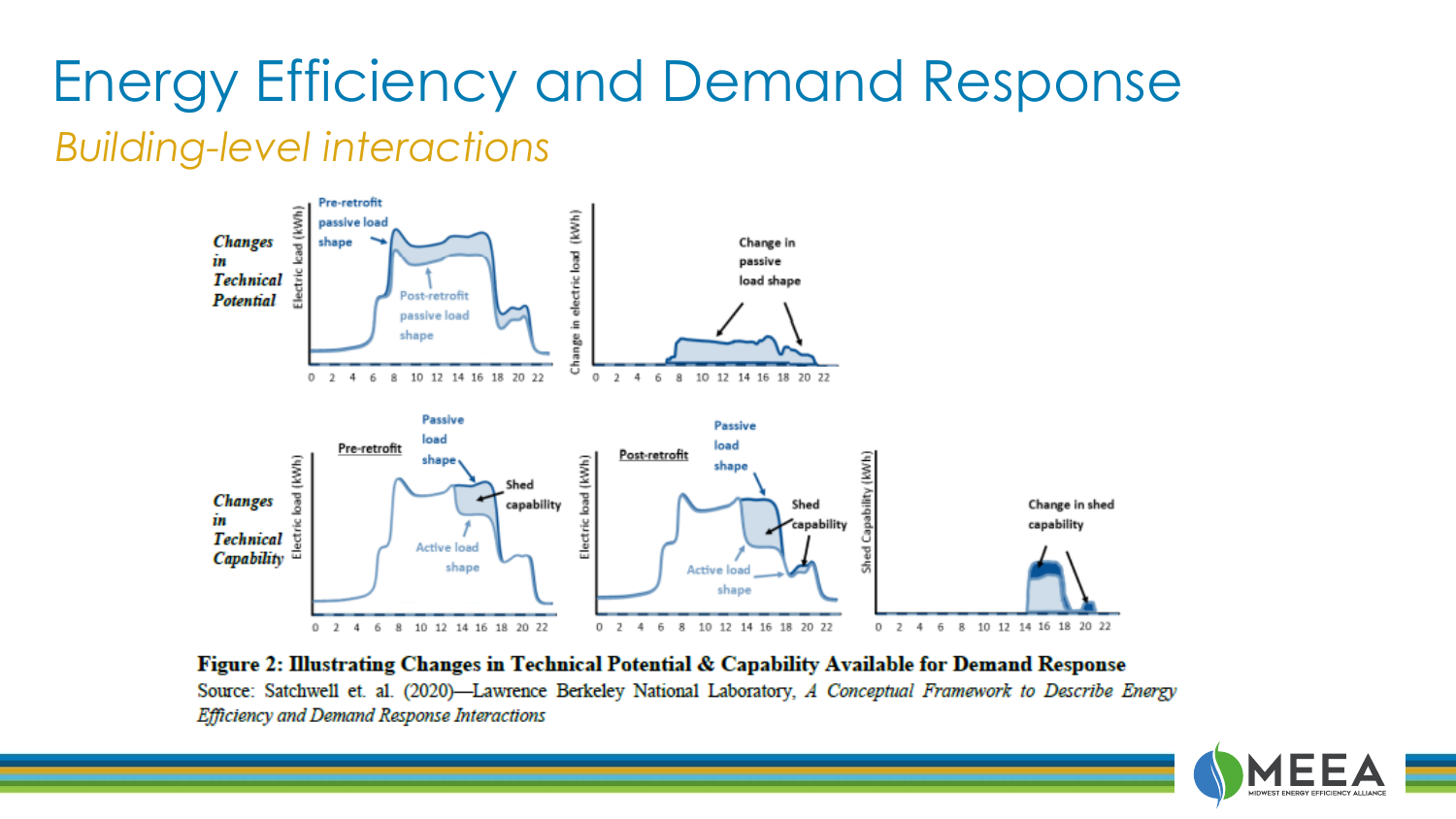*Synergies and considerations* Energy Efficiency and Demand Response

- Efficient technologies unlock demand flexibility for system operators
- Paired together, EE + DR helps smooth out curves, reducing sharp curtailment and ramp-up due to renewable energy
- However, storage is key to having greatest impact

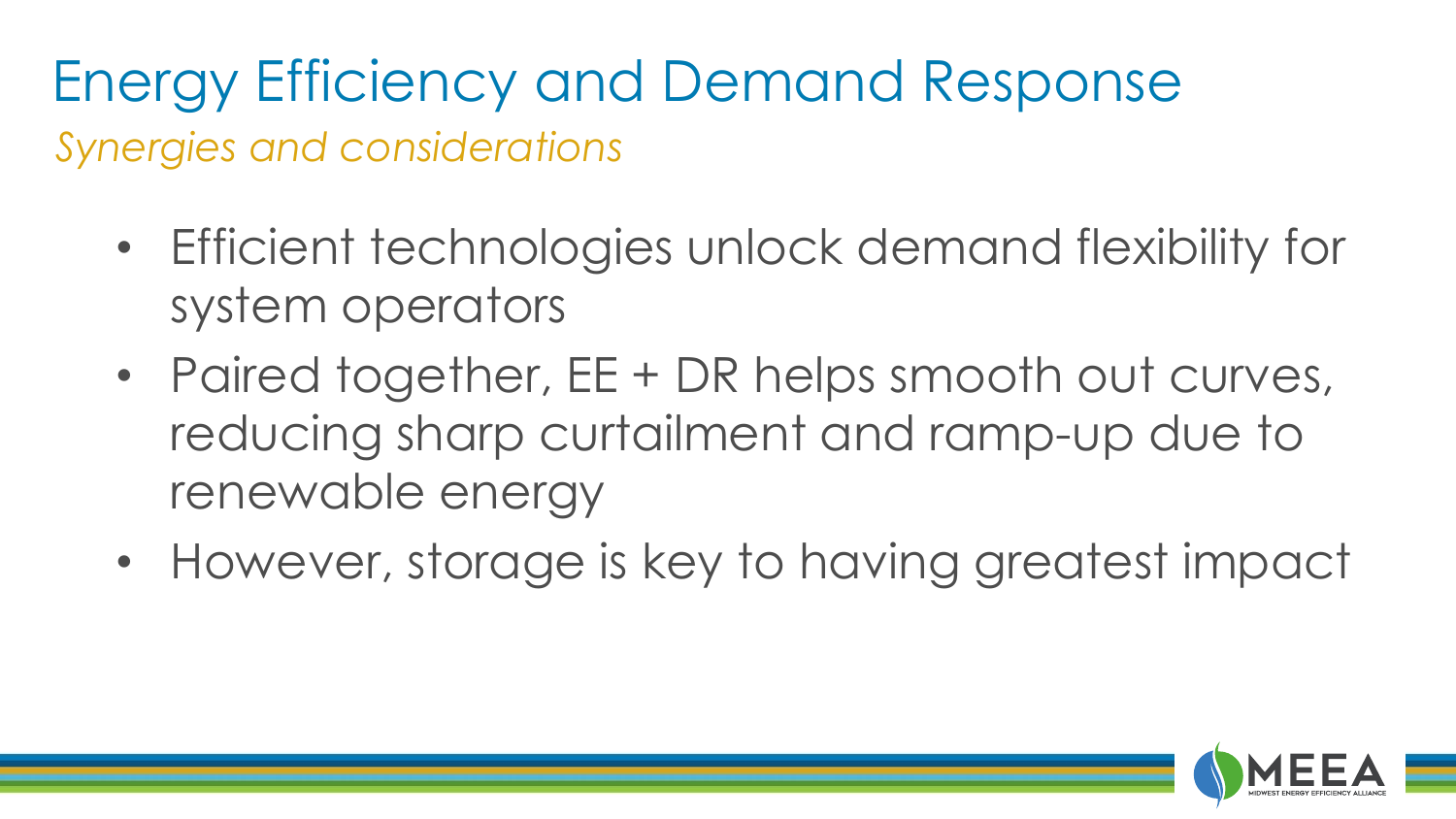# Energy Efficiency and Electric Vehicles

*Synergies and considerations*

- Roughly 25% increase in nation's annual electricity demand today (RMI)
	- Alters energy time of use
- EE creates demand flexibility
	- Minimizes risks
	- Grid + building modernization
	- Supports adoption



Source: CAISO projections and CA EV projections; Energy analysis of LED lighting, appliance replacements, and retrocommissioning across 50% of the existing building stock in CA at an average hourly savings of 7%; assumes 50% of non-EV load is from existing buildings

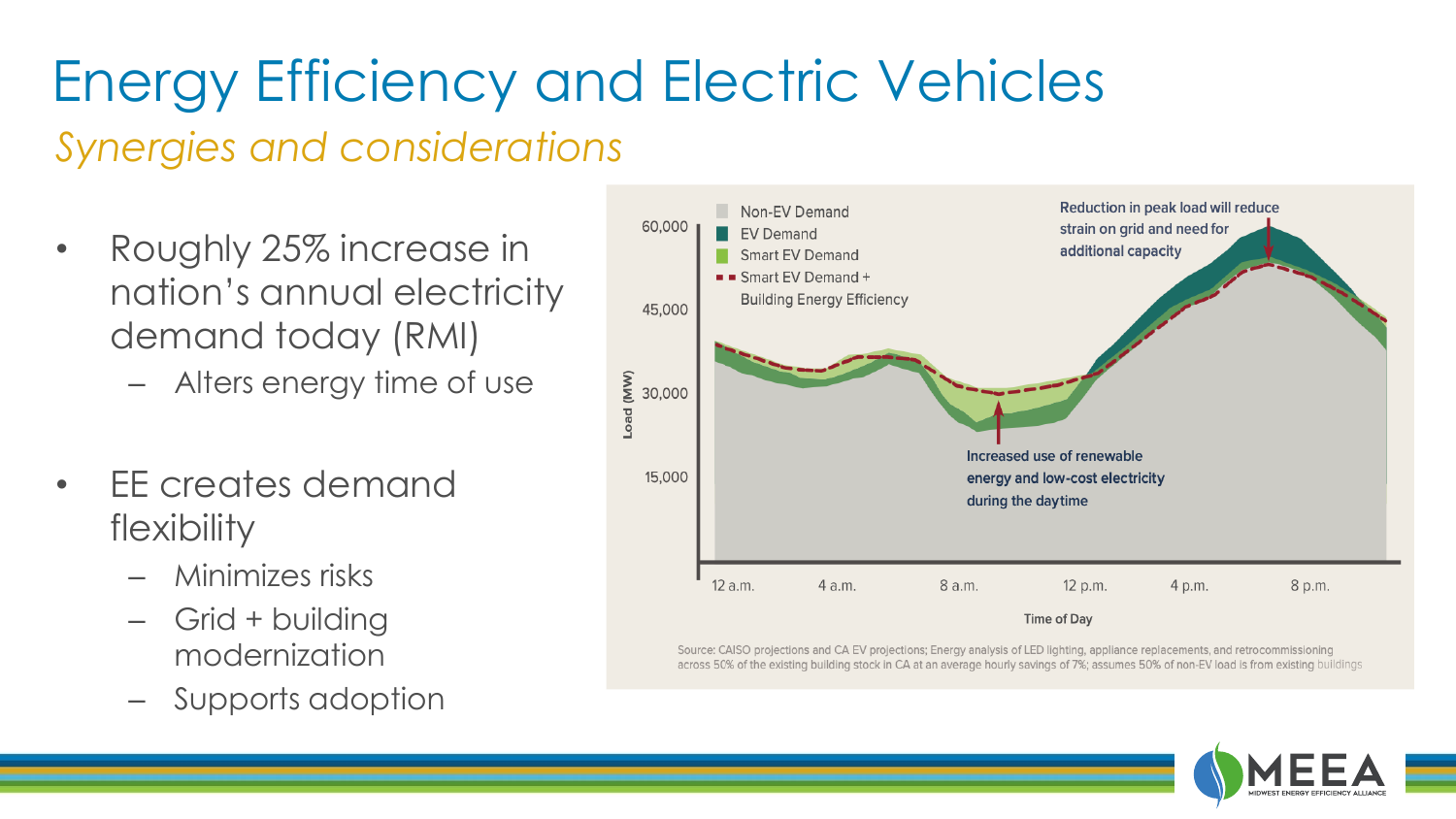# EE, DR and RE Policy Synergies

*Study: Relationship between EE and RE / DR in states w/ utilities w/ generation assets*

• States with mandatory RPS saw **96.8% greater energy savings** than states without RPS

– EE maximizes return on RPS

– EE reduces cost of compliance

• States with a mandatory energy resource standard saw **389% greater energy savings through demand response** than states without EERS

– EERS demand creativity and innovation

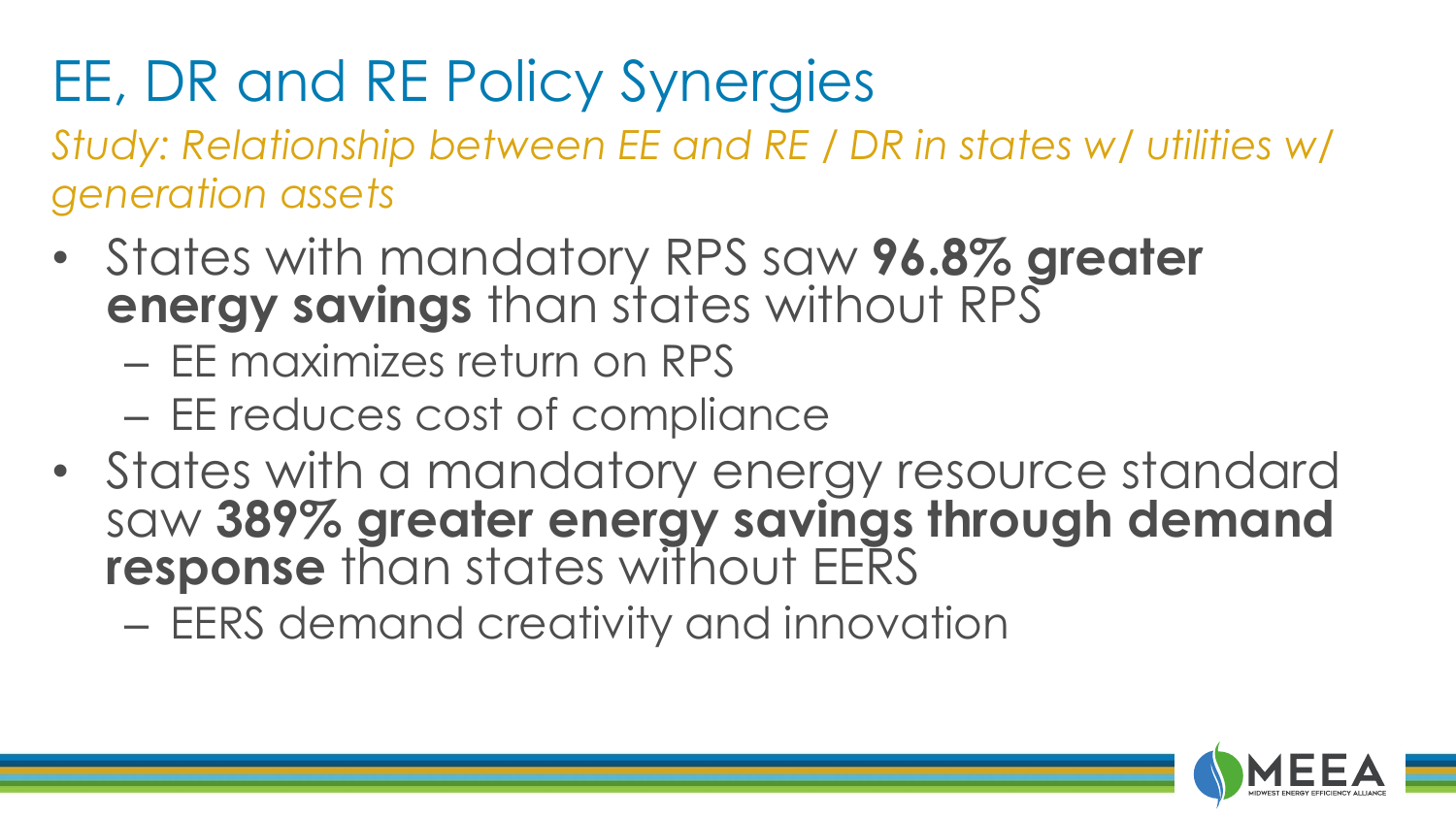# Recommendations

*Maximizing benefits of Renewable Energy through EE and DR*

- Programs
	- Double down on energy efficiency
		- At-need communities, industries, buildings
	- Bundle DERs (e.g. solar + storage + EE as DSM)
- Policy & regulation
	- Consider broad alternative energy standards
	- Coordinate distribution planning and IRPs
	- Establish forward capacity markets and support third-party DER aggregation (FERC 2222)
	- Greater alignment between regulators and utilities